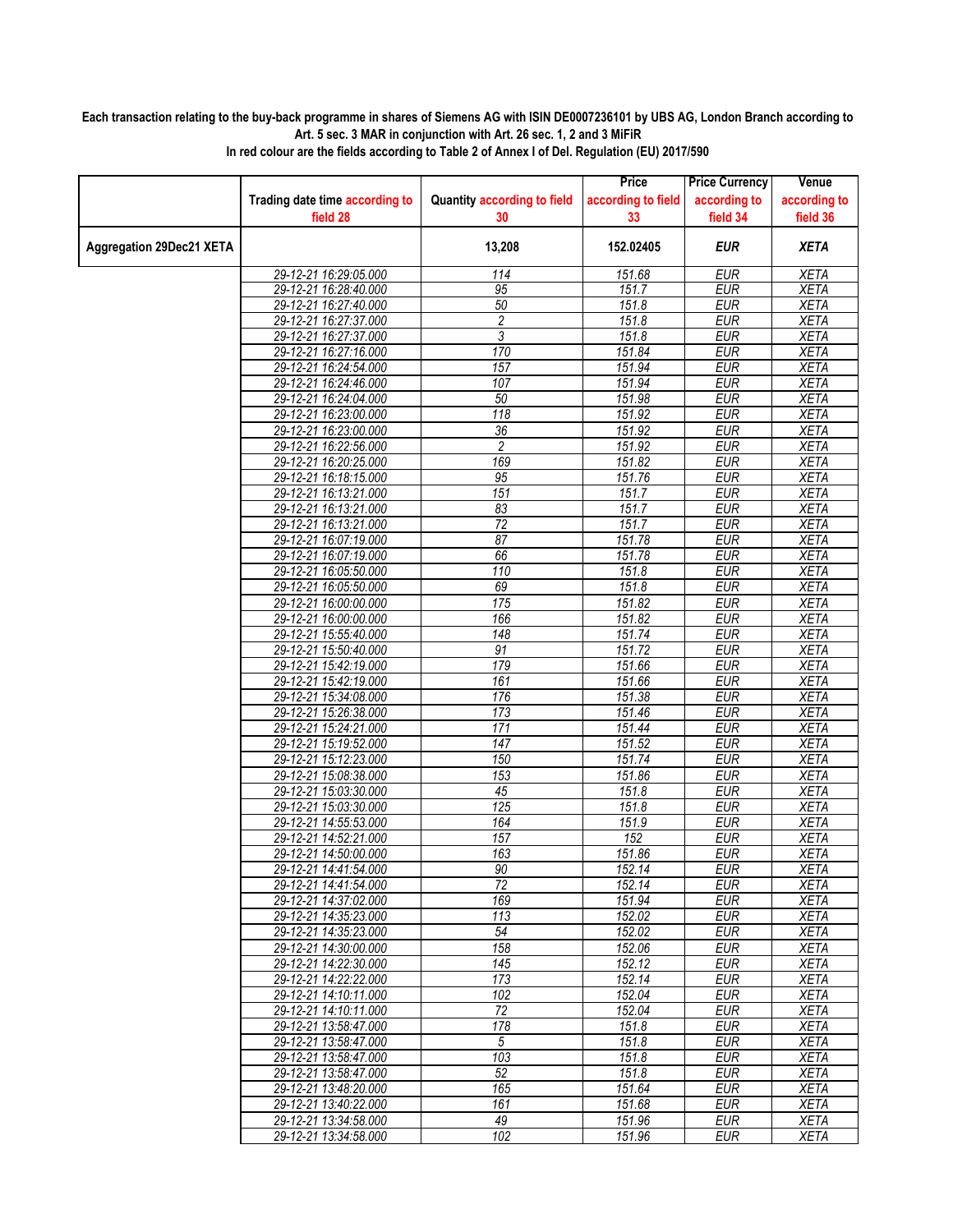| 29-12-21 13:32:03.000 | 174             | 151.98 | <b>EUR</b>       | <b>XETA</b> |
|-----------------------|-----------------|--------|------------------|-------------|
| 29-12-21 13:19:29.000 | 114             | 152.12 | $E\overline{UR}$ | <b>XETA</b> |
| 29-12-21 13:19:29.000 | 10              | 152.12 | <b>EUR</b>       | <b>XETA</b> |
|                       | $\overline{31}$ |        |                  |             |
| 29-12-21 13:19:29.000 |                 | 152.12 | <b>EUR</b>       | <b>XETA</b> |
| 29-12-21 13:11:10.000 | 146             | 152.02 | <b>EUR</b>       | <b>XETA</b> |
| 29-12-21 13:04:14.000 | 158             | 151.86 | <b>EUR</b>       | <b>XETA</b> |
| 29-12-21 12:48:26.000 | 153             | 151.96 | <b>EUR</b>       | <b>XETA</b> |
| 29-12-21 12:37:50.000 | 177             | 152.14 | <b>EUR</b>       | <b>XETA</b> |
| 29-12-21 12:32:35.000 | 29              | 152.18 | <b>EUR</b>       | <b>XETA</b> |
| 29-12-21 12:32:35.000 | 129             | 152.18 | <b>EUR</b>       | <b>XETA</b> |
|                       |                 |        |                  |             |
| 29-12-21 12:15:59.000 | 79              | 152.48 | <b>EUR</b>       | <b>XETA</b> |
| 29-12-21 12:15:59.000 | $\overline{70}$ | 152.46 | <b>EUR</b>       | <b>XETA</b> |
| 29-12-21 12:03:34.000 | 155             | 152.36 | <b>EUR</b>       | <b>XETA</b> |
| 29-12-21 12:03:34.000 | 179             | 152.36 | <b>EUR</b>       | <b>XETA</b> |
| 29-12-21 11:50:03.000 | 90              | 152.28 | <b>EUR</b>       | <b>XETA</b> |
| 29-12-21 11:50:03.000 | 81              | 152.28 | <b>EUR</b>       | <b>XETA</b> |
| 29-12-21 11:39:34.000 | 164             | 152.14 | <b>EUR</b>       | <b>XETA</b> |
|                       |                 |        |                  |             |
| 29-12-21 11:32:26.000 | 158             | 151.98 | <b>EUR</b>       | <b>XETA</b> |
| 29-12-21 11:19:25.000 | 25              | 152.06 | <b>EUR</b>       | <b>XETA</b> |
| 29-12-21 11:19:25.000 | 64              | 152.06 | <b>EUR</b>       | <b>XETA</b> |
| 29-12-21 11:18:46.000 | 65              | 152.06 | <b>EUR</b>       | <b>XETA</b> |
| 29-12-21 11:12:21.000 | 162             | 151.96 | <b>EUR</b>       | <b>XETA</b> |
| 29-12-21 11:02:37.000 | 18              | 151.98 | <b>EUR</b>       | <b>XETA</b> |
|                       |                 |        |                  |             |
| 29-12-21 11:02:37.000 | 77              | 151.98 | <b>EUR</b>       | <b>XETA</b> |
| 29-12-21 11:02:37.000 | 47              | 151.98 | <b>EUR</b>       | <b>XETA</b> |
| 29-12-21 11:02:37.000 | $\overline{34}$ | 151.98 | <b>EUR</b>       | <b>XETA</b> |
| 29-12-21 10:52:10.000 | 150             | 152.16 | <b>EUR</b>       | <b>XETA</b> |
| 29-12-21 10:50:47.000 | 151             | 152.12 | <b>EUR</b>       | <b>XETA</b> |
| 29-12-21 10:27:07.000 | 180             | 152.08 | <b>EUR</b>       | <b>XETA</b> |
| 29-12-21 10:27:07.000 | 179             | 152.08 | <b>EUR</b>       | <b>XETA</b> |
|                       |                 |        |                  |             |
| 29-12-21 10:27:07.000 | 152             | 152.08 | <b>EUR</b>       | <b>XETA</b> |
| 29-12-21 10:25:13.000 | 17              | 152.02 | <b>EUR</b>       | <b>XETA</b> |
| 29-12-21 10:24:52.000 | 20              | 152.02 | <b>EUR</b>       | <b>XETA</b> |
| 29-12-21 10:18:38.000 | 99              | 152.02 | <b>EUR</b>       | <b>XETA</b> |
| 29-12-21 10:06:46.000 | 179             | 152.18 | <b>EUR</b>       | <b>XETA</b> |
| 29-12-21 10:06:30.000 | 148             | 152.26 | <b>EUR</b>       | <b>XETA</b> |
| 29-12-21 10:02:00.000 | 111             | 152.4  | <b>EUR</b>       | <b>XETA</b> |
|                       |                 |        |                  |             |
| 29-12-21 09:52:10.000 | 157             | 152.48 | <b>EUR</b>       | <b>XETA</b> |
| 29-12-21 09:48:28.000 | 112             | 152.46 | <b>EUR</b>       | <b>XETA</b> |
| 29-12-21 09:48:28.000 | 36              | 152.46 | <b>EUR</b>       | <b>XETA</b> |
| 29-12-21 09:42:41.000 | 169             | 152.42 | <b>EUR</b>       | <b>XETA</b> |
| 29-12-21 09:37:55.000 | $\overline{2}$  | 152.4  | EUR              | XETA        |
| 29-12-21 09:37:55.000 | 154             | 152.4  | <b>EUR</b>       | <b>XETA</b> |
|                       | 166             | 152.32 | <b>EUR</b>       |             |
| 29-12-21 09:25:05.000 |                 |        |                  | <b>XETA</b> |
| 29-12-21 09:18:17.000 | 157             | 152.32 | EUR              | XETA        |
| 29-12-21 09:17:17.000 | 18              | 152.32 | <b>EUR</b>       | <b>XETA</b> |
| 29-12-21 09:12:56.000 | 160             | 152.36 | <b>EUR</b>       | <b>XETA</b> |
| 29-12-21 08:57:46.000 | 180             | 152.64 | <b>EUR</b>       | <b>XETA</b> |
| 29-12-21 08:57:46.000 | 161             | 152.64 | <b>EUR</b>       | <b>XETA</b> |
| 29-12-21 08:44:29.000 | 137             | 152.38 | <b>EUR</b>       | <b>XETA</b> |
| 29-12-21 08:43:45.000 | 14              | 152.38 | <b>EUR</b>       | <b>XETA</b> |
|                       |                 |        |                  |             |
| 29-12-21 08:40:00.000 | 122             | 152.48 | EUR              | <b>XETA</b> |
| 29-12-21 08:40:00.000 | 33              | 152.48 | <b>EUR</b>       | <b>XETA</b> |
| 29-12-21 08:38:12.000 | 104             | 152.28 | EUR              | <b>XETA</b> |
| 29-12-21 08:38:12.000 | 44              | 152.28 | <b>EUR</b>       | <b>XETA</b> |
| 29-12-21 08:38:12.000 | $\overline{9}$  | 152.28 | <b>EUR</b>       | <b>XETA</b> |
| 29-12-21 08:27:18.000 | 179             | 152.26 | <b>EUR</b>       | <b>XETA</b> |
| 29-12-21 08:27:18.000 | 157             | 152.26 | <b>EUR</b>       | <b>XETA</b> |
|                       | 165             | 152.14 |                  |             |
| 29-12-21 08:21:05.000 |                 |        | EUR              | XETA        |
| 29-12-21 08:16:03.000 | 158             | 152.12 | EUR              | <b>XETA</b> |
| 29-12-21 08:13:06.000 | 132             | 152.04 | EUR              | <b>XETA</b> |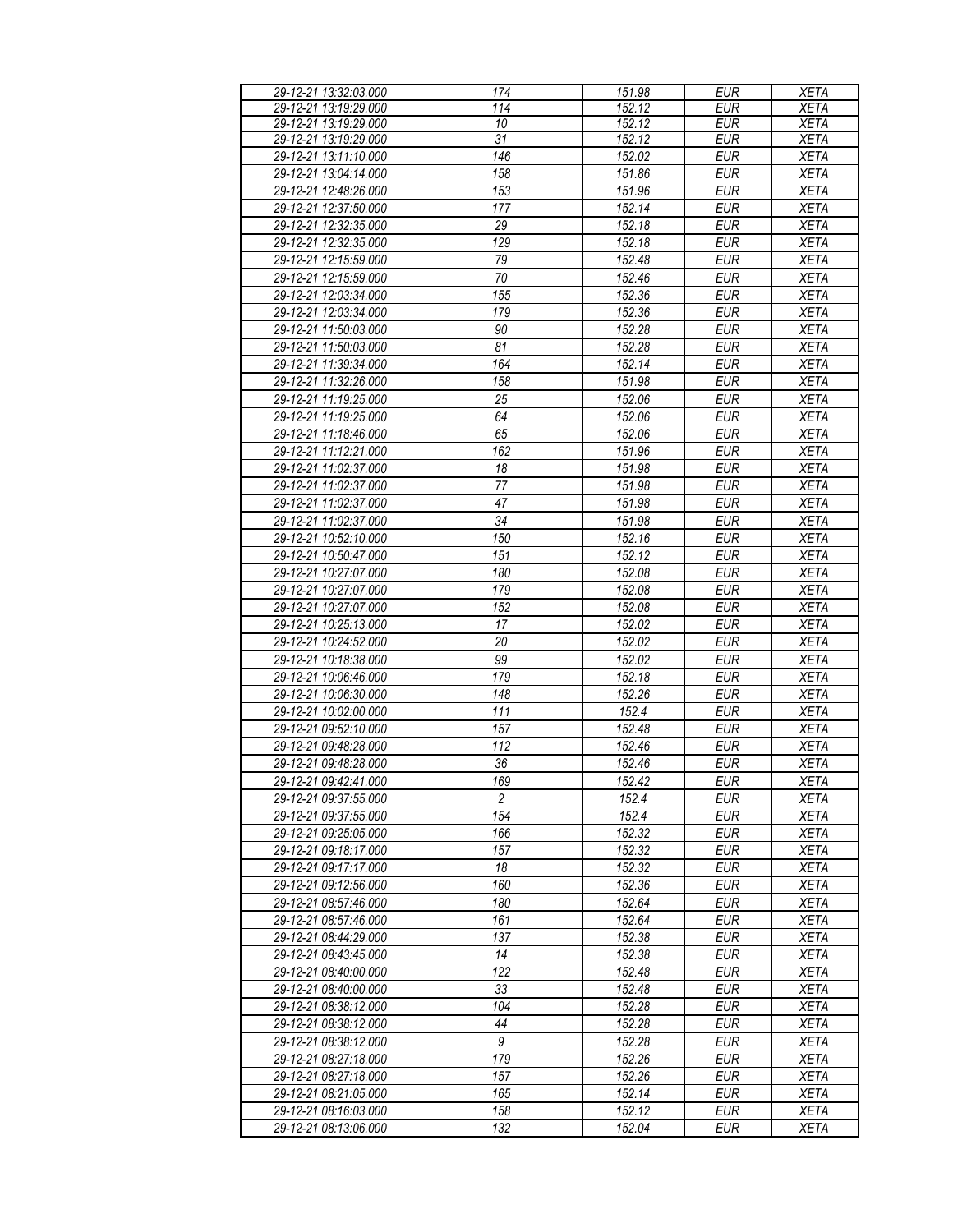| 08:13:06.000<br>29-<br>$\sqrt{2}$    | $\sim$<br>້ | 02.04 ، | <b>EUR</b> | $\sim$<br>VL.<br>. Ι Α |
|--------------------------------------|-------------|---------|------------|------------------------|
| 08:09:06.000<br>$29 - 12 - 21$       | 118         | 152.26  | EUR        | $-$<br>VL.<br>IΑ       |
| 08:09:06.000<br>$29 - 12 - 2$<br>ົດ- | υu          | 152.26  | EUR        | $- -$<br>VL.           |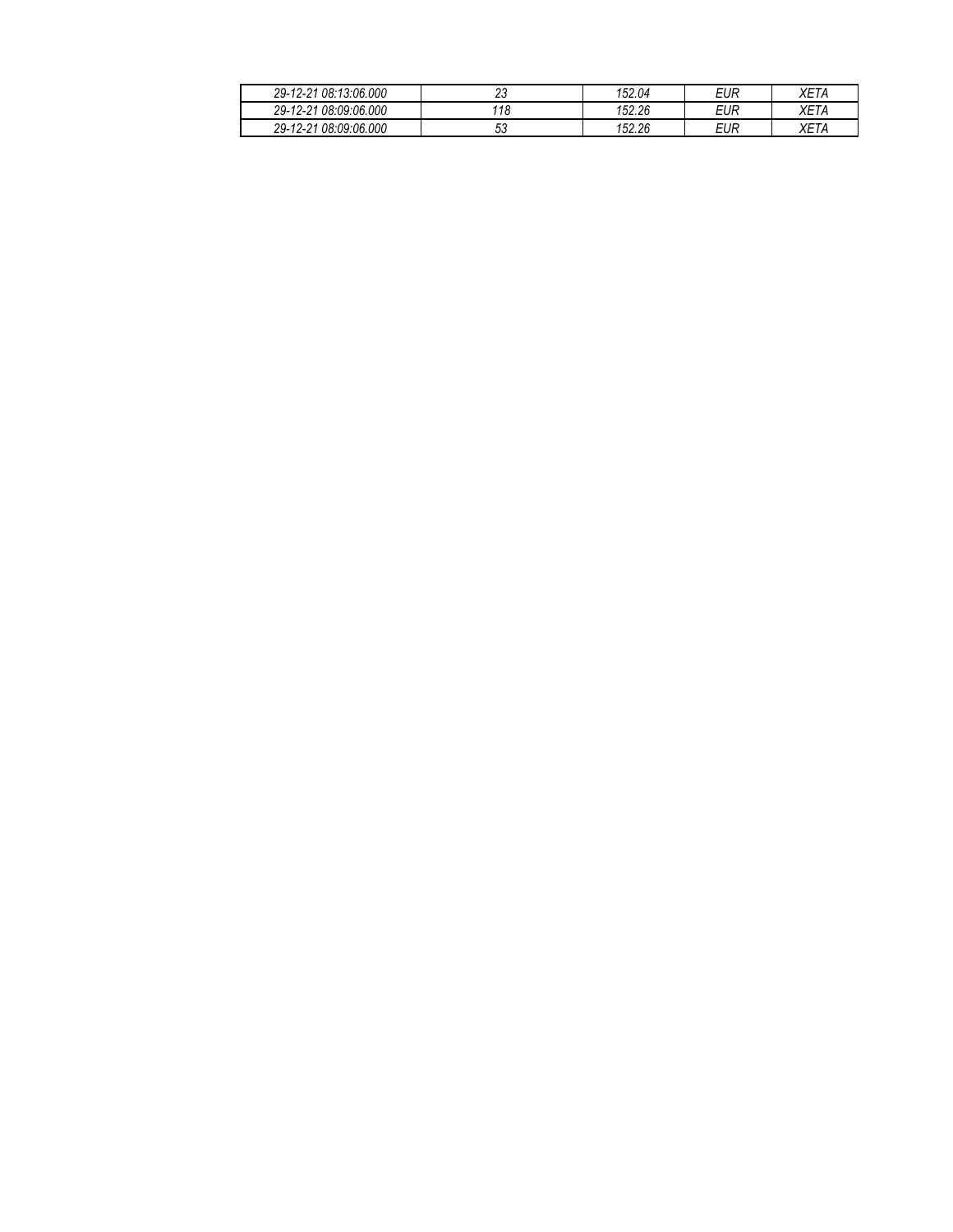**Each order relating to the buy-back programme above according to Art. 5 sec. 3 MAR in conjunction with Art. 25 sec. 1 and 2 MiFiR** 

**In red colour are the fields according to Table 2 of the Annex of Del. Regulation (EU) 2017/580; alternatively you may report the** 

| Date and Time according to field 9 | <b>Segment MIC code</b><br>according to field 16 | <b>Transaction price</b><br>according to field 28 | <b>Price currency according</b><br>to field 29 | <b>Buy-sell indicator</b><br>according to field 32 |
|------------------------------------|--------------------------------------------------|---------------------------------------------------|------------------------------------------------|----------------------------------------------------|
| 29-12-21 16:29:05.000              | <b>XETA</b>                                      | 151.68                                            | <b>EUR</b>                                     | <b>BUY</b>                                         |
| 29-12-21 16:28:40.000              | <b>XETA</b>                                      | 151.7                                             | <b>EUR</b>                                     | <b>BUY</b>                                         |
| 29-12-21 16:27:40.000              | <b>XETA</b>                                      | 151.8                                             | <b>EUR</b>                                     | <b>BUY</b>                                         |
| 29-12-21 16:27:37.000              | <b>XETA</b>                                      | 151.8                                             | <b>EUR</b>                                     | <b>BUY</b>                                         |
| 29-12-21 16:27:37.000              | <b>XETA</b>                                      | 151.8                                             | <b>EUR</b>                                     | <b>BUY</b>                                         |
| 29-12-21 16:27:16.000              | <b>XETA</b>                                      | 151.84                                            | <b>EUR</b>                                     | <b>BUY</b>                                         |
| 29-12-21 16:24:54.000              | <b>XETA</b>                                      | 151.94                                            | <b>EUR</b>                                     | <b>BUY</b>                                         |
| 29-12-21 16:24:46.000              | <b>XETA</b>                                      | 151.94                                            | <b>EUR</b>                                     | <b>BUY</b>                                         |
| 29-12-21 16:24:04.000              | <b>XETA</b>                                      | 151.98                                            | <b>EUR</b>                                     | <b>BUY</b>                                         |
| 29-12-21 16:23:00.000              | <b>XETA</b>                                      | 151.92                                            | <b>EUR</b>                                     | <b>BUY</b>                                         |
| 29-12-21 16:23:00.000              | <b>XETA</b>                                      | 151.92                                            | <b>EUR</b>                                     | <b>BUY</b>                                         |
| 29-12-21 16:22:56.000              | <b>XETA</b>                                      | 151.92                                            | <b>EUR</b>                                     | <b>BUY</b>                                         |
| 29-12-21 16:20:25.000              | <b>XETA</b>                                      | 151.82                                            | <b>EUR</b>                                     | <b>BUY</b>                                         |
| 29-12-21 16:18:15.000              | <b>XETA</b>                                      | 151.76                                            | <b>EUR</b>                                     | <b>BUY</b>                                         |
| 29-12-21 16:13:21.000              | <b>XETA</b>                                      | 151.7                                             | <b>EUR</b>                                     | <b>BUY</b>                                         |
| 29-12-21 16:13:21.000              | <b>XETA</b>                                      | 151.7                                             | <b>EUR</b>                                     | <b>BUY</b>                                         |
| 29-12-21 16:13:21.000              | <b>XETA</b>                                      | 151.7                                             | <b>EUR</b>                                     | <b>BUY</b>                                         |
| 29-12-21 16:07:19.000              | <b>XETA</b>                                      | 151.78                                            | <b>EUR</b>                                     | <b>BUY</b>                                         |
| 29-12-21 16:07:19.000              | <b>XETA</b>                                      | 151.78                                            | <b>EUR</b>                                     | <b>BUY</b>                                         |
| 29-12-21 16:05:50.000              | <b>XETA</b>                                      | 151.8                                             | <b>EUR</b>                                     | <b>BUY</b>                                         |
| 29-12-21 16:05:50.000              | <b>XETA</b>                                      | 151.8                                             | <b>EUR</b>                                     | <b>BUY</b>                                         |
| 29-12-21 16:00:00.000              | <b>XETA</b>                                      | 151.82                                            | <b>EUR</b>                                     | <b>BUY</b>                                         |
| 29-12-21 16:00:00.000              | <b>XETA</b>                                      | 151.82                                            | <b>EUR</b>                                     | <b>BUY</b>                                         |
| 29-12-21 15:55:40.000              | <b>XETA</b>                                      | 151.74                                            | <b>EUR</b>                                     | <b>BUY</b>                                         |
| 29-12-21 15:50:40.000              | <b>XETA</b>                                      | 151.72                                            | <b>EUR</b>                                     | <b>BUY</b>                                         |
| 29-12-21 15:42:19.000              | <b>XETA</b>                                      | 151.66                                            | <b>EUR</b>                                     | <b>BUY</b>                                         |
| 29-12-21 15:42:19.000              | <b>XETA</b>                                      | 151.66                                            | <b>EUR</b>                                     | <b>BUY</b>                                         |
| 29-12-21 15:34:08.000              | <b>XETA</b>                                      | 151.38                                            | <b>EUR</b>                                     | <b>BUY</b>                                         |
| 29-12-21 15:26:38.000              | <b>XETA</b>                                      | 151.46                                            | <b>EUR</b>                                     | <b>BUY</b>                                         |
| 29-12-21 15:24:21.000              | <b>XETA</b>                                      | 151.44                                            | <b>EUR</b>                                     | <b>BUY</b>                                         |
| 29-12-21 15:19:52.000              | <b>XETA</b>                                      | 151.52                                            | <b>EUR</b>                                     | <b>BUY</b>                                         |
| 29-12-21 15:12:23.000              | <b>XETA</b>                                      | 151.74                                            | <b>EUR</b>                                     | <b>BUY</b>                                         |
| 29-12-21 15:08:38.000              | <b>XETA</b>                                      | 151.86                                            | <b>EUR</b>                                     | <b>BUY</b>                                         |
| 29-12-21 15:03:30.000              | <b>XETA</b>                                      | 151.8                                             | <b>EUR</b>                                     | <b>BUY</b>                                         |
| 29-12-21 15:03:30.000              | <b>XETA</b>                                      | $151.\overline{8}$                                | <b>EUR</b>                                     | <b>BUY</b>                                         |
| 29-12-21 14:55:53.000              | <b>XETA</b>                                      | 151.9                                             | <b>EUR</b>                                     | <b>BUY</b>                                         |
| 29-12-21 14:52:21.000              | <b>XETA</b>                                      | 152                                               | <b>EUR</b>                                     | <b>BUY</b>                                         |
| 29-12-21 14:50:00.000              | <b>XETA</b>                                      | 151.86                                            | <b>EUR</b>                                     | <b>BUY</b>                                         |
| 29-12-21 14:41:54.000              | <b>XETA</b>                                      | 152.14                                            | <b>EUR</b>                                     | <b>BUY</b>                                         |
| 29-12-21 14:41:54.000              | <b>XETA</b>                                      | 152.14                                            | <b>EUR</b>                                     | <b>BUY</b>                                         |
| 29-12-21 14:37:02.000              | <b>XETA</b>                                      | 151.94                                            | <b>EUR</b>                                     | <b>BUY</b>                                         |
| 29-12-21 14:35:23.000              | <b>XETA</b>                                      | 152.02                                            | <b>EUR</b>                                     | <b>BUY</b>                                         |
| 29-12-21 14:35:23.000              | <b>XETA</b>                                      | 152.02                                            | <b>EUR</b>                                     | <b>BUY</b>                                         |
| 29-12-21 14:30:00.000              | <b>XETA</b>                                      | 152.06                                            | <b>EUR</b>                                     | <b>BUY</b>                                         |
| 29-12-21 14:22:30.000              | <b>XETA</b>                                      | 152.12                                            | <b>EUR</b>                                     | <b>BUY</b>                                         |
| 29-12-21 14:22:22.000              | <b>XETA</b>                                      | 152.14                                            | <b>EUR</b>                                     | <b>BUY</b>                                         |
| 29-12-21 14:10:11.000              | <b>XETA</b>                                      | 152.04                                            | <b>EUR</b>                                     | <b>BUY</b>                                         |
| 29-12-21 14:10:11.000              | <b>XETA</b>                                      | 152.04                                            | <b>EUR</b>                                     | <b>BUY</b>                                         |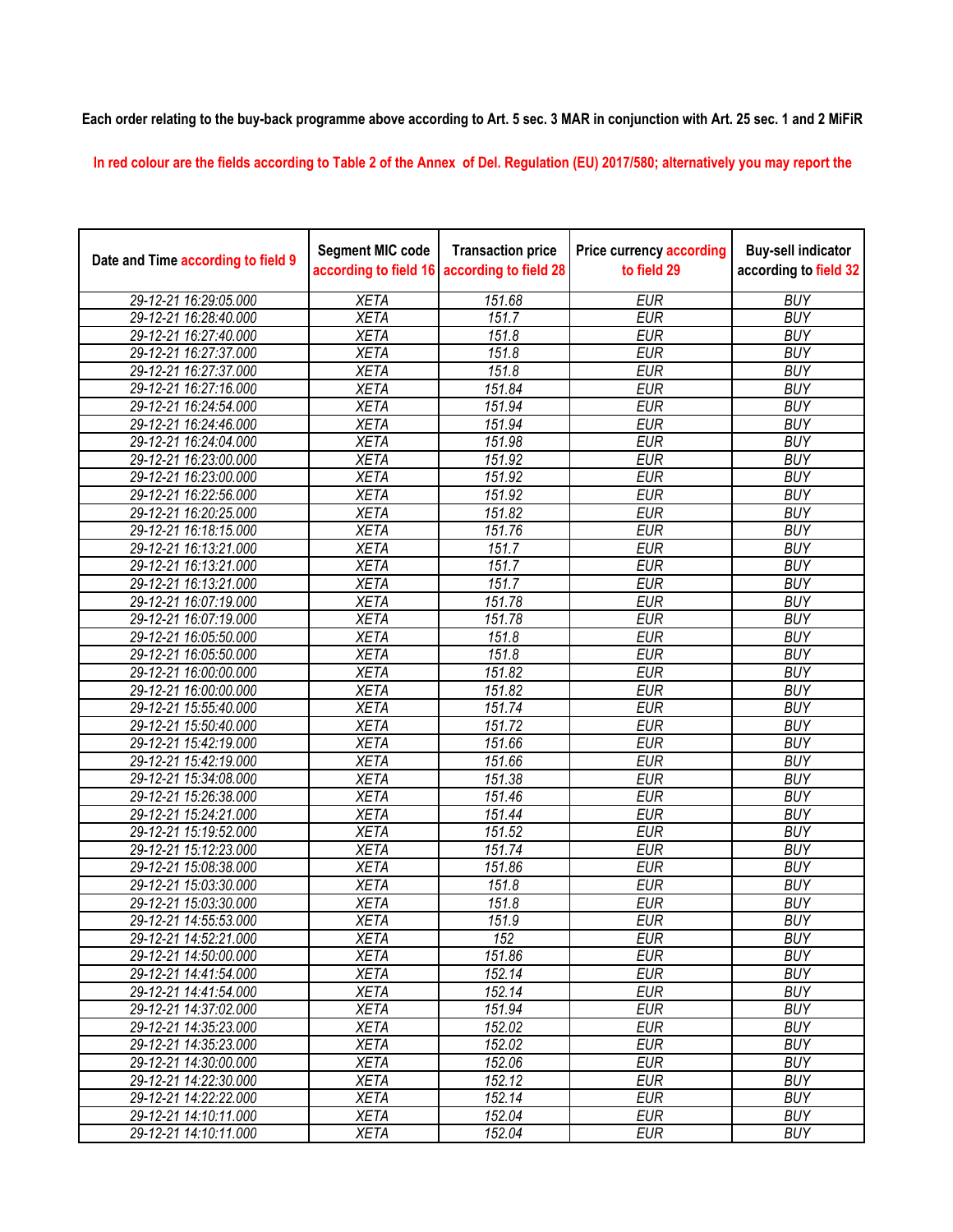| 29-12-21 13:58:47.000                          | <b>XETA</b>                | 151.8               | <b>EUR</b>               | <b>BUY</b>               |
|------------------------------------------------|----------------------------|---------------------|--------------------------|--------------------------|
| 29-12-21 13:58:47.000                          | <b>XETA</b>                | 151.8               | <b>EUR</b>               | <b>BUY</b>               |
| 29-12-21 13:58:47.000                          | <b>XETA</b>                | 151.8               | <b>EUR</b>               | <b>BUY</b>               |
| 29-12-21 13:58:47.000                          | <b>XETA</b>                | 151.8               | <b>EUR</b>               | <b>BUY</b>               |
| 29-12-21 13:48:20.000                          | <b>XETA</b>                | 151.64              | <b>EUR</b>               | <b>BUY</b>               |
| 29-12-21 13:40:22.000                          | <b>XETA</b>                | 151.68              | <b>EUR</b>               | <b>BUY</b>               |
| 29-12-21 13:34:58.000                          | <b>XETA</b>                | 151.96              | <b>EUR</b>               | <b>BUY</b>               |
| 29-12-21 13:34:58.000                          | <b>XETA</b>                | $\overline{151.96}$ | <b>EUR</b>               | <b>BUY</b>               |
| 29-12-21 13:32:03.000                          | <b>XETA</b><br><b>XETA</b> | 151.98<br>152.12    | <b>EUR</b><br><b>EUR</b> | <b>BUY</b><br><b>BUY</b> |
| 29-12-21 13:19:29.000<br>29-12-21 13:19:29.000 | <b>XETA</b>                | 152.12              | <b>EUR</b>               | <b>BUY</b>               |
| 29-12-21 13:19:29.000                          | <b>XETA</b>                | 152.12              | <b>EUR</b>               | <b>BUY</b>               |
| 29-12-21 13:11:10.000                          | <b>XETA</b>                | 152.02              | <b>EUR</b>               | <b>BUY</b>               |
|                                                | <b>XETA</b>                | 151.86              | <b>EUR</b>               | <b>BUY</b>               |
| 29-12-21 13:04:14.000                          |                            |                     |                          |                          |
| 29-12-21 12:48:26.000                          | <b>XETA</b>                | 151.96              | <b>EUR</b>               | <b>BUY</b>               |
| 29-12-21 12:37:50.000                          | <b>XETA</b>                | 152.14              | <b>EUR</b>               | <b>BUY</b>               |
| 29-12-21 12:32:35.000                          | <b>XETA</b>                | 152.18              | <b>EUR</b>               | <b>BUY</b>               |
| 29-12-21 12:32:35.000                          | <b>XETA</b>                | 152.18              | <b>EUR</b>               | <b>BUY</b>               |
| 29-12-21 12:15:59.000                          | <b>XETA</b>                | 152.48              | <b>EUR</b>               | <b>BUY</b>               |
| 29-12-21 12:15:59.000                          | <b>XETA</b>                | 152.46              | <b>EUR</b>               | <b>BUY</b>               |
| 29-12-21 12:03:34.000                          | <b>XETA</b>                | 152.36              | <b>EUR</b>               | <b>BUY</b>               |
| 29-12-21 12:03:34.000                          | <b>XETA</b>                | 152.36              | <b>EUR</b>               | <b>BUY</b>               |
| 29-12-21 11:50:03.000                          | <b>XETA</b>                | 152.28              | <b>EUR</b>               | <b>BUY</b>               |
| 29-12-21 11:50:03.000                          | <b>XETA</b>                | 152.28              | <b>EUR</b>               | <b>BUY</b>               |
| 29-12-21 11:39:34.000                          | <b>XETA</b>                | 152.14              | <b>EUR</b>               | <b>BUY</b>               |
| 29-12-21 11:32:26.000                          | <b>XETA</b>                | 151.98              | <b>EUR</b>               | <b>BUY</b>               |
| 29-12-21 11:19:25.000                          | <b>XETA</b>                | 152.06              | <b>EUR</b>               | <b>BUY</b>               |
| 29-12-21 11:19:25.000                          | <b>XETA</b>                | 152.06              | <b>EUR</b>               | <b>BUY</b>               |
| 29-12-21 11:18:46.000                          | <b>XETA</b>                | 152.06              | <b>EUR</b>               | <b>BUY</b>               |
| 29-12-21 11:12:21.000                          | <b>XETA</b>                | 151.96              | <b>EUR</b>               | <b>BUY</b>               |
| 29-12-21 11:02:37.000                          | <b>XETA</b>                | 151.98              | <b>EUR</b>               | <b>BUY</b>               |
| 29-12-21 11:02:37.000                          | <b>XETA</b>                | 151.98              | <b>EUR</b>               | <b>BUY</b>               |
| 29-12-21 11:02:37.000                          | <b>XETA</b>                | 151.98              | <b>EUR</b>               | <b>BUY</b>               |
| 29-12-21 11:02:37.000                          | <b>XETA</b>                | 151.98              | <b>EUR</b>               | <b>BUY</b>               |
| 29-12-21 10:52:10.000                          | <b>XETA</b>                | 152.16              | <b>EUR</b>               | <b>BUY</b>               |
| 29-12-21 10:50:47.000                          | <b>XETA</b>                | 152.12              | <b>EUR</b>               | <b>BUY</b>               |
| 29-12-21 10:27:07.000                          | <b>XETA</b>                | 152.08              | <b>EUR</b>               | <b>BUY</b>               |
| 29-12-21 10:27:07.000                          | <b>XETA</b>                | 152.08              | <b>EUR</b>               | <b>BUY</b>               |
| 29-12-21 10:27:07.000                          | <b>XETA</b>                | 152.08              | <b>EUR</b>               | <b>BUY</b>               |
| 29-12-21 10:25:13.000                          | <b>XETA</b>                | 152.02              | <b>EUR</b>               | <b>BUY</b>               |
| 29-12-21 10:24:52.000                          | <b>XETA</b>                | 152.02              | <b>EUR</b>               | <b>BUY</b>               |
| 29-12-21 10:18:38.000                          | <b>XETA</b>                | 152.02              | <b>EUR</b>               | <b>BUY</b>               |
| 29-12-21 10:06:46.000                          | <b>XETA</b>                | 152.18              | <b>EUR</b>               | <b>BUY</b>               |
| 29-12-21 10:06:30.000                          | <b>XETA</b>                | 152.26              | EUR                      | <b>BUY</b>               |
| 29-12-21 10:02:00.000                          | <b>XETA</b>                | 152.4               | <b>EUR</b>               | <b>BUY</b>               |
|                                                |                            |                     |                          |                          |
| 29-12-21 09:52:10.000                          | <b>XETA</b>                | 152.48              | <b>EUR</b>               | <b>BUY</b>               |
| 29-12-21 09:48:28.000                          | <b>XETA</b>                | 152.46              | <b>EUR</b>               | <b>BUY</b>               |
| 29-12-21 09:48:28.000                          | <b>XETA</b>                | 152.46              | <b>EUR</b>               | <b>BUY</b>               |
| 29-12-21 09:42:41.000                          | <b>XETA</b>                | 152.42              | <b>EUR</b>               | <b>BUY</b>               |
| 29-12-21 09:37:55.000                          | <b>XETA</b>                | 152.4               | <b>EUR</b>               | <b>BUY</b>               |
| 29-12-21 09:37:55.000                          | <b>XETA</b>                | 152.4               | <b>EUR</b>               | <b>BUY</b>               |
| 29-12-21 09:25:05.000                          | <b>XETA</b>                | 152.32              | <b>EUR</b>               | <b>BUY</b>               |
| 29-12-21 09:18:17.000                          | <b>XETA</b>                | 152.32              | <b>EUR</b>               | <b>BUY</b>               |
| 29-12-21 09:17:17.000                          | <b>XETA</b>                | 152.32              | EUR                      | <b>BUY</b>               |
| 29-12-21 09:12:56.000                          | <b>XETA</b>                | 152.36              | <b>EUR</b>               | <b>BUY</b>               |